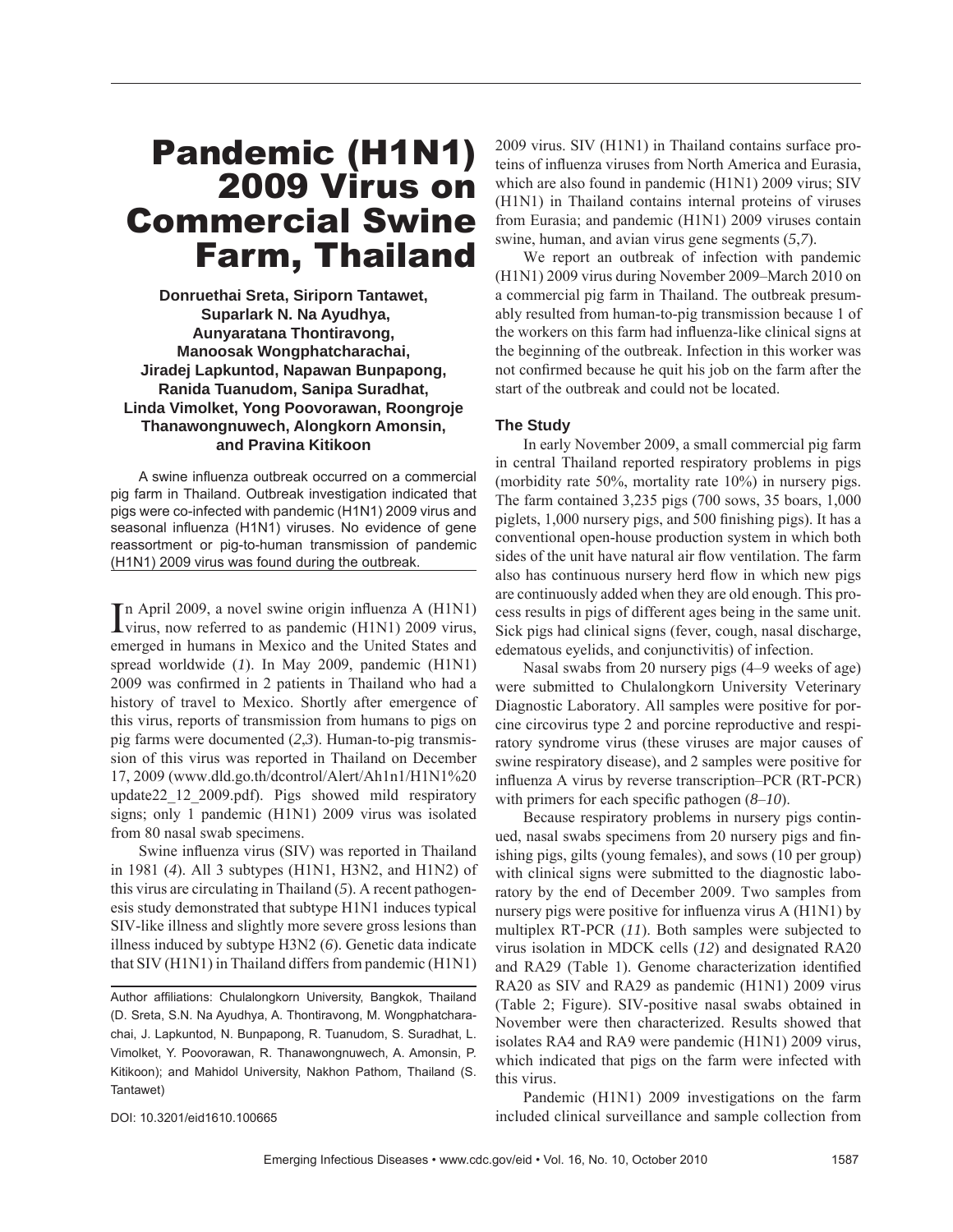## **DISPATCHES**

|                                |                 | Study                |                 | GenBank accession no. |  |
|--------------------------------|-----------------|----------------------|-----------------|-----------------------|--|
| Influenza (H1N1) virus isolate | Collection date | Identification       | designation     | (gene segment $1-8$ ) |  |
| A/sw/Thailand/CU-RA4/2009      | 2009 Nov 6      | Pandemic (H1N1)2009  | RA4             | CY062305-CY062312     |  |
| A/sw/Thailand/CU-RA9/2009      | 2009 Nov 6      | Pandemic (H1N1) 2009 | RA <sub>9</sub> | CY062321-CY062328     |  |
| A/sw/Thailand/CU-RA20/2009     | 2009 Dec 26     | Thai SIV             | <b>RA20</b>     | CY062281-CY062288     |  |
| A/sw/Thailand/CU-RA29/2009     | 2009 Dec 26     | Pandemic (H1N1)2009  | <b>RA29</b>     | CY062297-CY062304     |  |
| A/sw/Thailand/CU-RA114/2010    | 2010 Jan 17     | Pandemic (H1N1)2009  | <b>RA114</b>    | CY062265-CY062272     |  |
| A/sw/Thailand/CU-RA204/2010    | 2010 Jan 17     | Thai SIV             | <b>RA204</b>    | CY062289-CY062296     |  |
| A/sw/Thailand/CU-RA15/2010     | 2010 Jan 30     | Pandemic (H1N1) 2009 | <b>RA15</b>     | CY062273-CY062280     |  |
| A/sw/Thailand/CU-RA75/2010     | 2010 Jan 30     | Pandemic (H1N1) 2009 | <b>RA75</b>     | CY062313-CY062320     |  |
| *SIV, swine influenza virus.   |                 |                      |                 |                       |  |

Table 1. Influenza (H1N1) viruses studied, Thailand\*

sick and contact pigs and close monitoring of swine workers and farm pets for influenza-like illness. Nasal swab specimens were obtained from pigs on January 17, 2010, January 30, 2010, and March 9, 2010. Because initial laboratory findings indicated that the outbreak involved the nursery herd, weaned pigs were moved to a separate site on the farm to control disease in the nursery pigs. Following Food and Agriculture Organization (www.fao.org) sample collection recommendations, we obtained 20 nasal swabs from pigs with SIV-like illness. In addition, nasal swab specimens ( $n = 10$  per group) were collected from gilts, sows, and finishing pigs to test for pandemic  $(H1N1)$ 2009 virus, although no clinical signs were observed in any pigs from these age groups. All SIV-positive samples were subjected to virus isolation (*12*), virus subtyping by multiplex RT-PCR (*11*), and whole genome sequencing of subtype H1N1 viruses (*13*). Of 175 samples obtained during December 26, 2009–March 9, 2010, fifteen swab specimens from nursery pigs with clinical signs were positive for influenza (H1N1) 2009 virus; 8 viruses were characterized. No other SIV subtypes were found. On March 9,  $\approx$ 1 month after implementing the change in handling of pigs, no pigs showed respiratory signs and 34 nasal swab specimens were negative for influenza virus.

Gene sequences were compared for corresponding genes of other influenza virus strains obtained from GenBank by using the MegAlign program (DNASTAR, Madison, WI, USA). Phylogenetic trees were constructed by using MEGA4 (www.megasoftware.net/) and the neighbor-joining method with 1,000 bootstrap replicates. Whole genome analysis showed that contemporary SIV (H1N1) and pandemic (H1N1) 2009 virus were concurrently circulating in the nursery herd (Table 2; Figure). On the basis of virus hemagglutinin 1 gene grouping  $(14)$ , our findings show that newly isolated SIV (H1N1) from Thailand are grouped in the classical swine cluster with other SIV (H1N1) isolates (online Appendix Figure, www.cdc.gov/EID/content/16/10/1587-appF.htm). There was no evidence of gene reassortment between SIV (H1N1) and pandemic (H1N1)2009 virus during the investigation (Table 2).

To test for evidence of pandemic (H1N1) 2009 virus interspecies transmission, we obtained serum samples on January 17, 2010, from 40 pigs in 8 age groups (5/group),

| Table 2. Gene origin and percent homology of SIV RNA segments compared with pandemic (H1N1) 2009 virus, Thailand* |                   |                              |                |                          |                 |             |                   |                 |  |  |
|-------------------------------------------------------------------------------------------------------------------|-------------------|------------------------------|----------------|--------------------------|-----------------|-------------|-------------------|-----------------|--|--|
|                                                                                                                   | PB <sub>2</sub>   | <b>PA</b>                    | NA.            | M                        | <b>HA</b>       | NS.         | <b>NP</b>         | PB <sub>1</sub> |  |  |
| Influenza (H1N1) virus                                                                                            | $(1 - 2229)$      | $(1 - 2153)$                 | $(1 - 1347)$   | $(1 - 982)$ <sup>+</sup> | $(1 - 1698)$    | $(1 - 778)$ | $(1 - 1443)$      | $(1 - 2153)$    |  |  |
| Pandemic (H1N1) 2009‡                                                                                             | Avian TRIG        |                              | Eurasian swine |                          | Classical swine |             |                   | Human TRIG      |  |  |
| SIV from Thailand§                                                                                                |                   | Eurasian swine               |                |                          | Classical swine |             |                   | Eurasian swine  |  |  |
| RA4                                                                                                               | Avian TRIG        |                              | Eurasian swine |                          | Classical swine |             |                   | Human TRIG      |  |  |
| RA <sub>9</sub>                                                                                                   | Avian TRIG        |                              | Eurasian swine |                          | Classical swine |             |                   | Human TRIG      |  |  |
| <b>RA20¶</b>                                                                                                      |                   | Eurasian swine               |                |                          | Classical swine |             |                   | Eurasian swine  |  |  |
|                                                                                                                   | 83.1%             | 85.1%                        | 89.5%          | 94.2%                    | 86.4%           | 90.8%       | 82.4%             | 85.1%           |  |  |
| <b>RA29</b>                                                                                                       |                   | Avian TRIG<br>Eurasian swine |                | Classical swine          |                 |             | Human TRIG        |                 |  |  |
| <b>RA114</b>                                                                                                      | Avian TRIG        |                              | Eurasian swine |                          | Classical swine |             | <b>Human TRIG</b> |                 |  |  |
| <b>RA204¶</b>                                                                                                     | Eurasian swine    |                              |                |                          | Classical swine |             |                   | Eurasian swine  |  |  |
|                                                                                                                   | 83.2%             | 85.2%                        | 89.5%          | 94.2%                    | 86.8%           | 90.8%       | 82.3%             | 85.1%           |  |  |
| <b>RA15</b>                                                                                                       | Avian TRIG        |                              | Eurasian swine |                          | Classical swine |             |                   | Human TRIG      |  |  |
| <b>RA75</b>                                                                                                       | <b>Avian TRIG</b> |                              | Eurasian swine |                          | Classical swine |             |                   | Human TRIG      |  |  |

\*All swine influenza virus (SIV) isolates except RA20 and RA204 have >99% homology with corresponding genes of A/Nonthaburi/102/2009. PB, polymerase B; PA, polymerase A; NA, neuraminidase; M, matrix; HA, hemagglutinin; NS, nonstructural; NP, nucleoprotein; TRIG, triple reassorted internal gene.

†Nucleotide positions compared.

‡A/Nonthaburi/102/2009 (H1N1) virus.

§A/sw/Ratchaburi/NIAH1481/2000 (H1N1) virus.

¶Percent homology of compared sequences with those of corresponding genes of A/Nonthaburi/102/2009.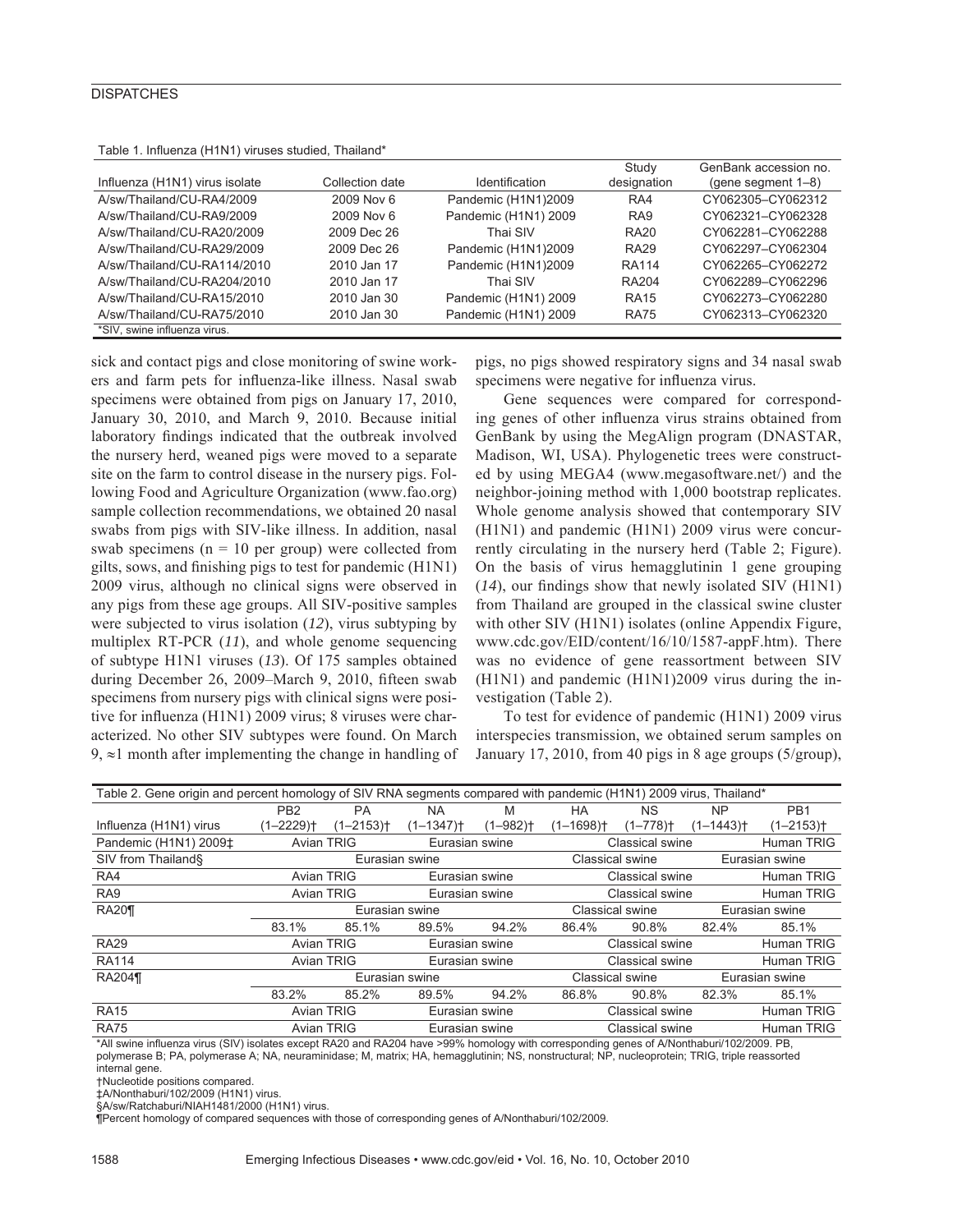

Figure. Percentage of pigs with antibodies against pandemic (H1N1) 2009 virus and swine influenza virus (H1N1) detected by hemagglutination-inhibition test, by pig type, Thailand. Serum samples were obtained from pigs of different ages in January 2010. Samples were positive when titer was  $\geq 40$ .

15 workers, and 4 farm pets (3 dogs and 1 cat). Samples were subjected to hemagglutination-inhibition (HI) testing with SIV (H1N1) and pandemic (H1N1) 2009 virus antigens (*12*).

Control rabbit antibodies against SIV (H1N1) viruses did not cross-react with pandemic (H1N1) 2009 virus. Serologic results showed that only 2 (9.5%) of 21 test samples from the nursery group had positive HI titers for pandemic (H1N1) 2009 virus and 8 (38%) of 21 had positive HI titers for SIV (H1N1) virus. For pigs in other age groups, 11 (55%) of 20 had antibodies against pandemic (H1N1) 2009 virus and 14 (70%) of 20 had antibodies against SIV (H1N1) by HI test. No human cases of co-infection were observed. We found no evidence of pandemic (H1N1) 2009 virus interspecies transmission from pigs to humans or to farm pets.

#### **Conclusions**

Consistent with findings of previous reports  $(2,3)$ , our findings demonstrate that young pigs are susceptible to infection with pandemic (H1N1) 2009 virus. Infection in pigs substantiates the hypothesis that the clinical outcome caused by infection with pandemic (H1N1) 2009 virus differs from that of infection with SIV (H1N1), which currently circulates in pigs in Thailand. Serologic results demonstrated that uninfected populations are susceptible to infection with pandemic (H1N1) 2009 virus. Results of genome analysis did not show gene reassortment between the 2 different influenza (H1N1) viruses. However, a previous report showed that reassortment of influenza virus genes occurs in pigs (*15*). Continued monitoring, characterization of SIVs, and serologic surveillance of pigs are necessary for future influenza pandemic preparedness.

#### **Acknowledgments**

We thank Suphattra Jittimanee, Roongtham Kedkovid, and Na Taya Charoenvisal for assisting with sample collection; and the Chulalongkorn University Centenary Academic Development Project for supporting facilities of the Emerging and Reemerging Infectious Diseases in Animals Research Unit. This study was conducted at the Faculty of Veterinary Science and Faculty of Medicine, Chulalongkorn University.

This study was supported by grants from National Research Council of Thailand, Emerging Health Risk Cluster, Rachadapiseksompoch Endowment Fund, and a subcontract to Chulalongkorn University from the University of Minnesota under the National Institute of Allergy and Infectious Diseases, National Institutes of Health (prime contract no. HHSN266200700007c).

Dr Sreta is a member of the Faculty of Veterinary Medicine at Rajamangala University of Technology Tawanok and a PhD candidate in the Veterinary Pathobiology Program, Faculty of Veterinary Science, at Chulalongkorn University, Bangkok, Thailand. Her research interests are swine influenza virus surveillance and genetic characterization.

#### **References**

- 1. Novel Swine-Origin Infleunza A (H1N1) Virus Investigation Team, Dawood FS, Jain S, Finelli L, Shaw MW, Lindstrom S, Garten RJ, et al. Emergence of a novel swine-origin influenza A (H1N1) virus in humans. N Engl J Med. 2009;360:2605–15. DOI: 10.1056/ NEJMoa0903810
- 2. Pereda A, Cappuccio J, Quiroga MA, Baumeister E, Insarralde L, Ibar M, et al. Pandemic (H1N1) 2009 outbreak on pig farm, Argentina. Emerg Infect Dis. 2010;16:304–7.
- 3. Pasma T, Joseph T. Pandemic (H1N1) 2009 infection in swine herds, Manitoba, Canada. Emerg Infect Dis. 2010;16:706–8.
- 4. Kanai C, Suwicha K, Nadhirat S, Nerome K, Nakayama M, Oya A. Isolation and serological characterization of influenza A virus from a pig in Thailand. Jpn J Med Sci Biol. 1981;34:175–8.
- 5. Takemae N, Parchariyanon S, Damrongwatanapokin S, Uchida Y, Ruttanapumma R, Watanabe C, et al. Genetic diversity of swine influenza viruses isolated from pigs during 2000 to 2005 in Thailand. Infl uenza Other Respi Viruses. 2008;2:181–9. DOI: 10.1111/j.1750- 2659.2008.00062.x
- 6. Sreta D, Kedkovid R, Tuamsang S, Kitikoon P, Thanawongnuwech R. Pathogenesis of swine influenza virus (Thai isolates) in weanling pigs: an experimental trial. Virol J. 2009;6:34. DOI: 10.1186/1743- 422X-6-34
- 7. Kingsford C, Nagarajan N, Salzberg SL, 2009 Swine-origin influenza A (H1N1) resembles previous influenza isolates. PLoS One. 2009;4:e6402. DOI: 10.1371/journal.pone.0006402
- 8. Payungporn S, Phakdeewirot P, Chutinimitkul S, Theamboonlers A, Keawcharoen J, Oraveerakul K, et al. Single-step multiplex reverse transcription-polymerase chain reaction (RT-PCR) for influenza A virus subtype H5N1 detection. Viral Immunol. 2004;17:588–93. DOI: 10.1089/vim.2004.17.588
- 9. Kim J, Chae C. A comparison of virus isolation, polymerase chain reaction, immunohistochemistry, and in situ hybridization for the detection of porcine circovirus 2 and porcine parvovirus in experimentally and naturally coinfected pigs. J Vet Diagn Invest. 2004;16:45– 50.
- 10. Thanawongnuwech R, Amonsin A, Tatsanakit A, Damrongwatanapokin S. Genetics and geographical variation of porcine reproductive and respiratory syndrome virus (PRRSV) in Thailand. Vet Microbiol. 2004;101:9–21. DOI: 10.1016/j.vetmic.2004.03.005